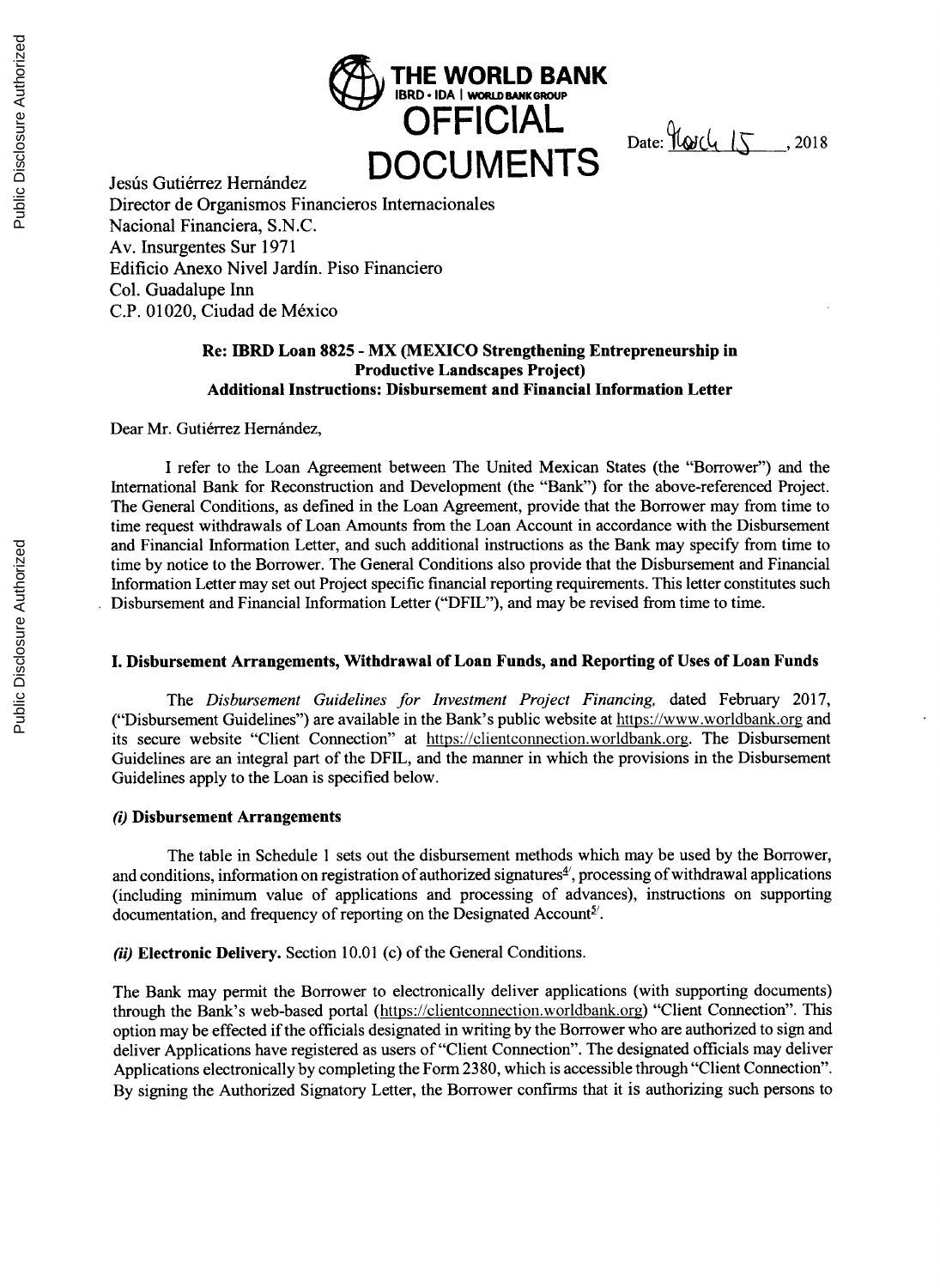accept Secure Identification Credentials **(SIDC)** and to deliver the Applications and supporting documents to the Bank **by** electronic means. The Borrower may continue to exercise the option of preparing and delivering Applications in paper form. The Bank reserves the right and may, in its sole discretion, temporarily or permanently disallow the electronic delivery of Applications **by** the Borrower. **By** designating officials to use **SIDC** and **by** choosing to deliver the Applications electronically, the Borrower confirms through the authorized signatory letter its agreement to: (a) abide **by** the Terms and Conditions of Use of Secure Identification Credentials in connection with Use of Electronic Means to Process Applications and Supporting Documentation, available in the Bank's public website at https://worldbank.org and "Client Connection"; and **(b)** to cause such official to abide **by** those tens and conditions.

## **II. Financial Reports and Audits**

(i) Financial Reports. The Borrower must prepare and furnish to the Bank not later than forty-five *(45)* days after the end of each calendar semester, interim unaudited financial reports ("IFR") for the Project covering the semester.

(ii) Audits. Each audit of the Financial Statements must cover the period of one fiscal year (calendar year) of the Borrower, commencing with the fiscal year in which the first withdrawal was made. The audited Financial Statements for each such period must be furnished to the Bank not later than six **(6)** months after the end of such period.

#### **III. Other Information**

For additional infornation on disbursement arrangements, please refer to the Loan Handbook available on the Bank's website (http://www.worldbank.org/) and "Client Connection". The Bank recommends that you register as a user of "Client Connection". From this website you will be able to prepare and deliver Applications, monitor the near real-time status of the Loan, and retrieve related policy, financial, and procurement information. For more information about the website and registration arrangements, please contact the Bank by email at clientconnection@worldbank.org.

**If** you have any queries in relation to the above, please contact Jose Janeiro, Senior Finance Officer at jjaneiro@worldbank.org, with copy to Fernanda Balduino, Finance Analyst at fbalduino@worldbank.org using the above reference.

's sincerel

Jutta Ursula Kern Acting Country Director Colombia and Mexico Latin America and the Caribbean Region

#### *Attachments*

- **1.** Form of Authorized Signatory Letter
- 2. Statement of Expenditure **(SOE)**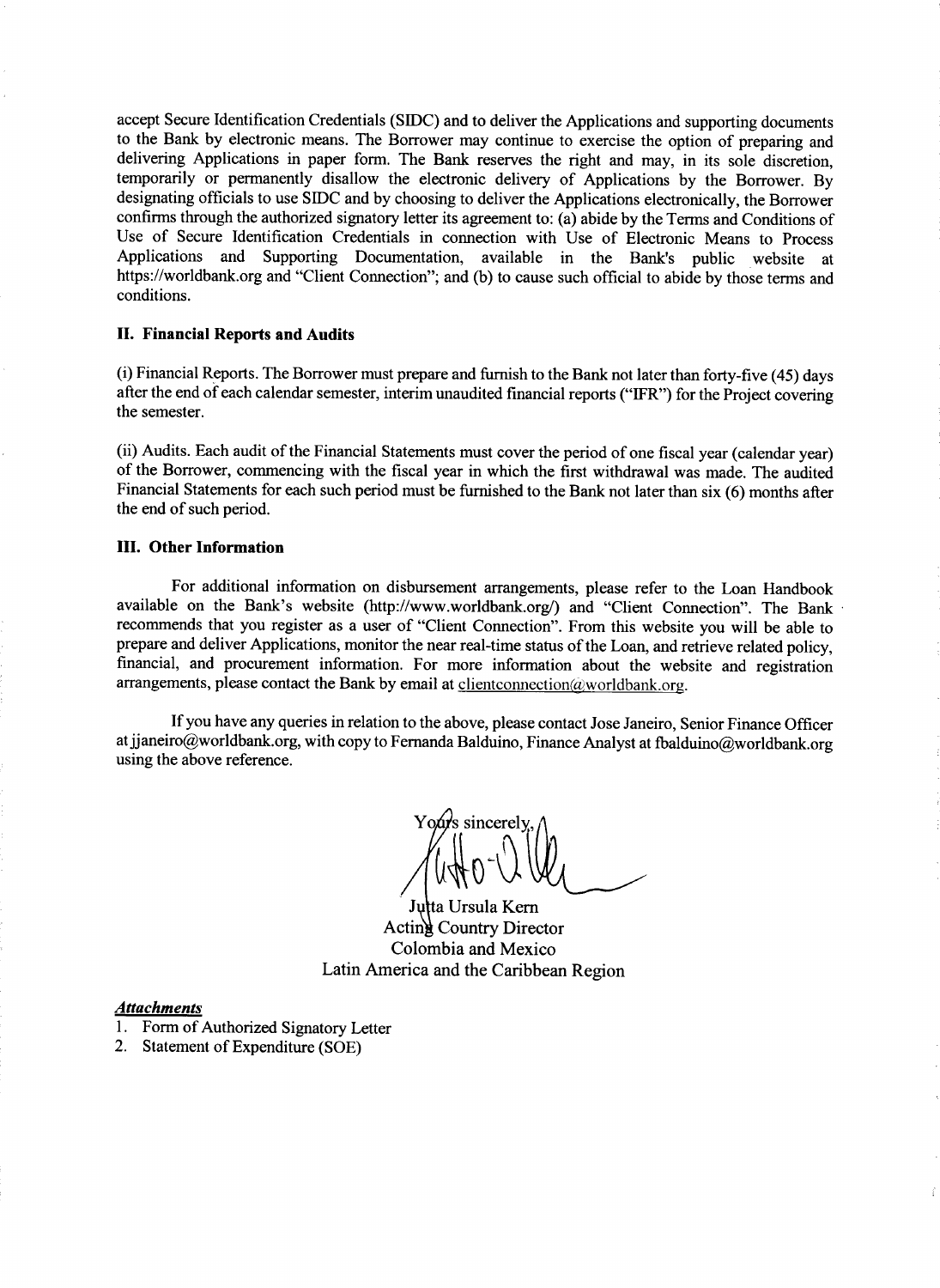# **Schedule 1 : Disbursement Provisions**

 $\sim 10^{-1}$ 

|                                   |                                            | Country                                                                | <b>MEXICO</b>                                                                                                                                             | <b>Closing Date</b>           |     | Section IV.B.2. of Schedule 2 to |  |
|-----------------------------------|--------------------------------------------|------------------------------------------------------------------------|-----------------------------------------------------------------------------------------------------------------------------------------------------------|-------------------------------|-----|----------------------------------|--|
| Loan                              |                                            | <b>Borrower</b>                                                        |                                                                                                                                                           |                               |     | the Loan Agreement.              |  |
| <b>Number</b>                     | 8825                                       | Name of the Project                                                    | Strengthening Entrepreneurship in                                                                                                                         | <b>Disbursement</b>           |     | Four months after the closing    |  |
|                                   |                                            |                                                                        | <b>Productive Forest Landscapes</b>                                                                                                                       | <b>Deadline Date</b>          |     | date.                            |  |
|                                   |                                            |                                                                        |                                                                                                                                                           | Subsection 3.7 **             |     |                                  |  |
|                                   |                                            |                                                                        |                                                                                                                                                           |                               |     |                                  |  |
| <b>Disbursement Methods</b>       |                                            | <b>Methods</b>                                                         | <b>Supporting Documentation</b>                                                                                                                           |                               |     |                                  |  |
| Section 2 $(**)$                  |                                            |                                                                        |                                                                                                                                                           | Subsections 4.3 and 4.4 $(*)$ |     |                                  |  |
| Direct Payment                    |                                            | No                                                                     | N/A                                                                                                                                                       |                               |     |                                  |  |
| Reimbursement                     |                                            | Yes                                                                    | Statement of Expenditure (SOE) in the format provided in Attachment 2 of the DFIL                                                                         |                               |     |                                  |  |
| <b>Designated Account</b>         |                                            | N <sub>o</sub>                                                         | N/A                                                                                                                                                       |                               |     |                                  |  |
| <b>Special Commitments</b>        |                                            | No                                                                     | N/A                                                                                                                                                       |                               |     |                                  |  |
| <b>ANTIQUES AND LOCAL COMPANY</b> |                                            |                                                                        |                                                                                                                                                           |                               |     |                                  |  |
| <b>Type</b>                       |                                            | N/A                                                                    |                                                                                                                                                           | Ceiling                       | N/A |                                  |  |
| <b>Financial Institution -</b>    |                                            | N/A                                                                    |                                                                                                                                                           | Currency                      | N/A |                                  |  |
| <b>Name</b>                       |                                            |                                                                        |                                                                                                                                                           |                               |     |                                  |  |
| <b>Frequency of Reporting</b>     |                                            | N/A                                                                    |                                                                                                                                                           | Amount                        | N/A |                                  |  |
| Subsection $6.3$ (**)             |                                            |                                                                        |                                                                                                                                                           |                               |     |                                  |  |
|                                   |                                            |                                                                        |                                                                                                                                                           |                               |     |                                  |  |
| N/A                               |                                            |                                                                        |                                                                                                                                                           |                               |     |                                  |  |
|                                   |                                            |                                                                        |                                                                                                                                                           |                               |     |                                  |  |
|                                   |                                            |                                                                        |                                                                                                                                                           |                               |     |                                  |  |
| <b>Banco Mundial</b>              |                                            |                                                                        |                                                                                                                                                           |                               |     |                                  |  |
| <b>Sector Comercial Norte,</b>    |                                            |                                                                        |                                                                                                                                                           |                               |     |                                  |  |
| Quadra 02, Lote A,                |                                            |                                                                        |                                                                                                                                                           |                               |     |                                  |  |
|                                   | Edificio Corporate Finance Center 7º andar |                                                                        |                                                                                                                                                           |                               |     |                                  |  |
| 70712-900 Brasilia, D.F.          |                                            |                                                                        |                                                                                                                                                           |                               |     |                                  |  |
| <b>Brazil</b>                     |                                            |                                                                        |                                                                                                                                                           |                               |     |                                  |  |
| Attention: Loan Department        |                                            |                                                                        |                                                                                                                                                           |                               |     |                                  |  |
|                                   |                                            |                                                                        |                                                                                                                                                           |                               |     |                                  |  |
|                                   |                                            |                                                                        | For withdrawal applications using the reimbursement method, documenting eligible expenditures pre-financed and paid by the Borrower, in MXN, the Borrower |                               |     |                                  |  |
|                                   |                                            |                                                                        | will submit the SOEs and withdrawal application in MXN. The Borrower may request the payment to be made in USD by requesting the Bank to pay an amount    |                               |     |                                  |  |
|                                   |                                            | equivalent to the amount of the withdrawal application in MXN, in USD. |                                                                                                                                                           |                               |     |                                  |  |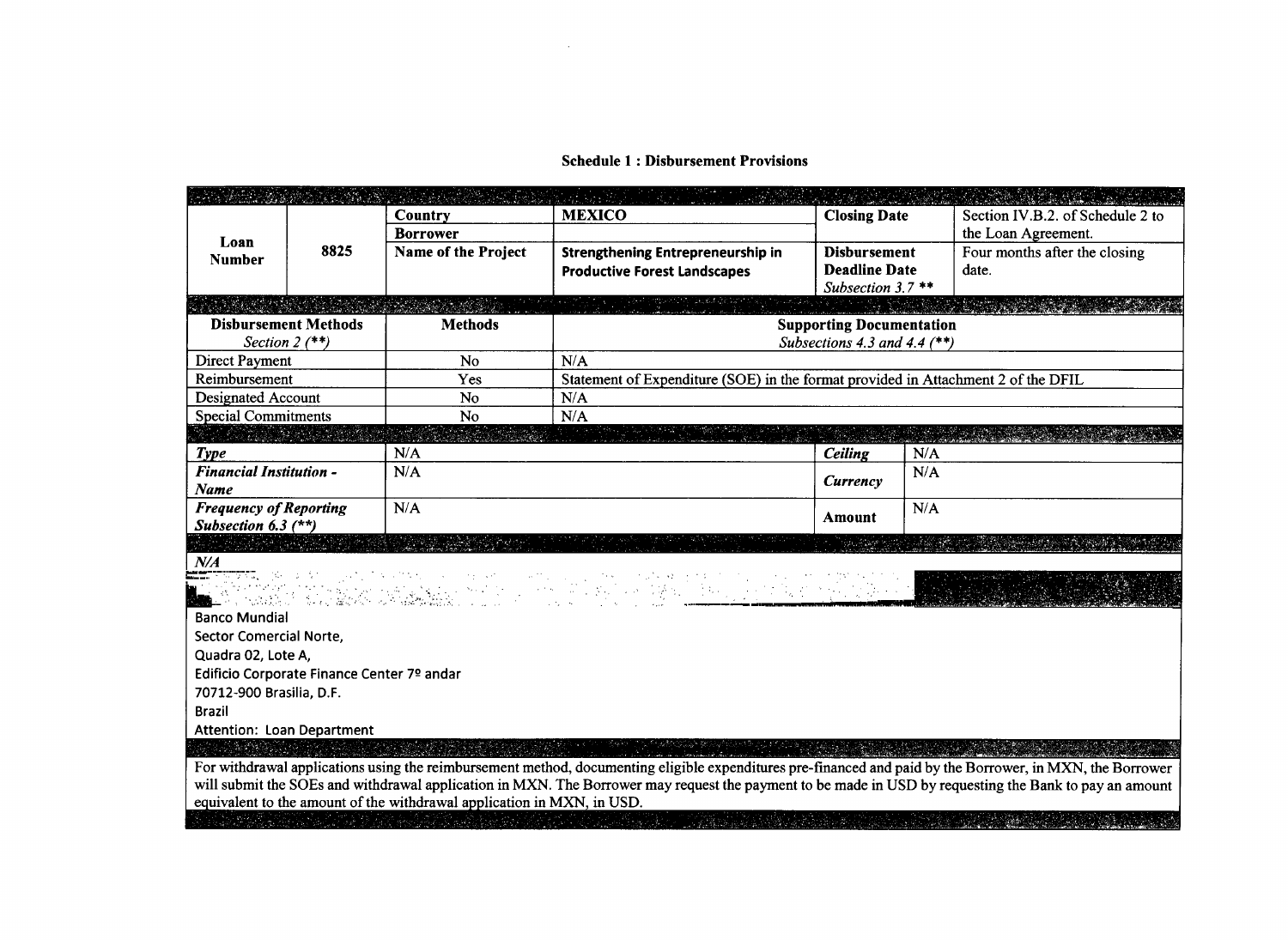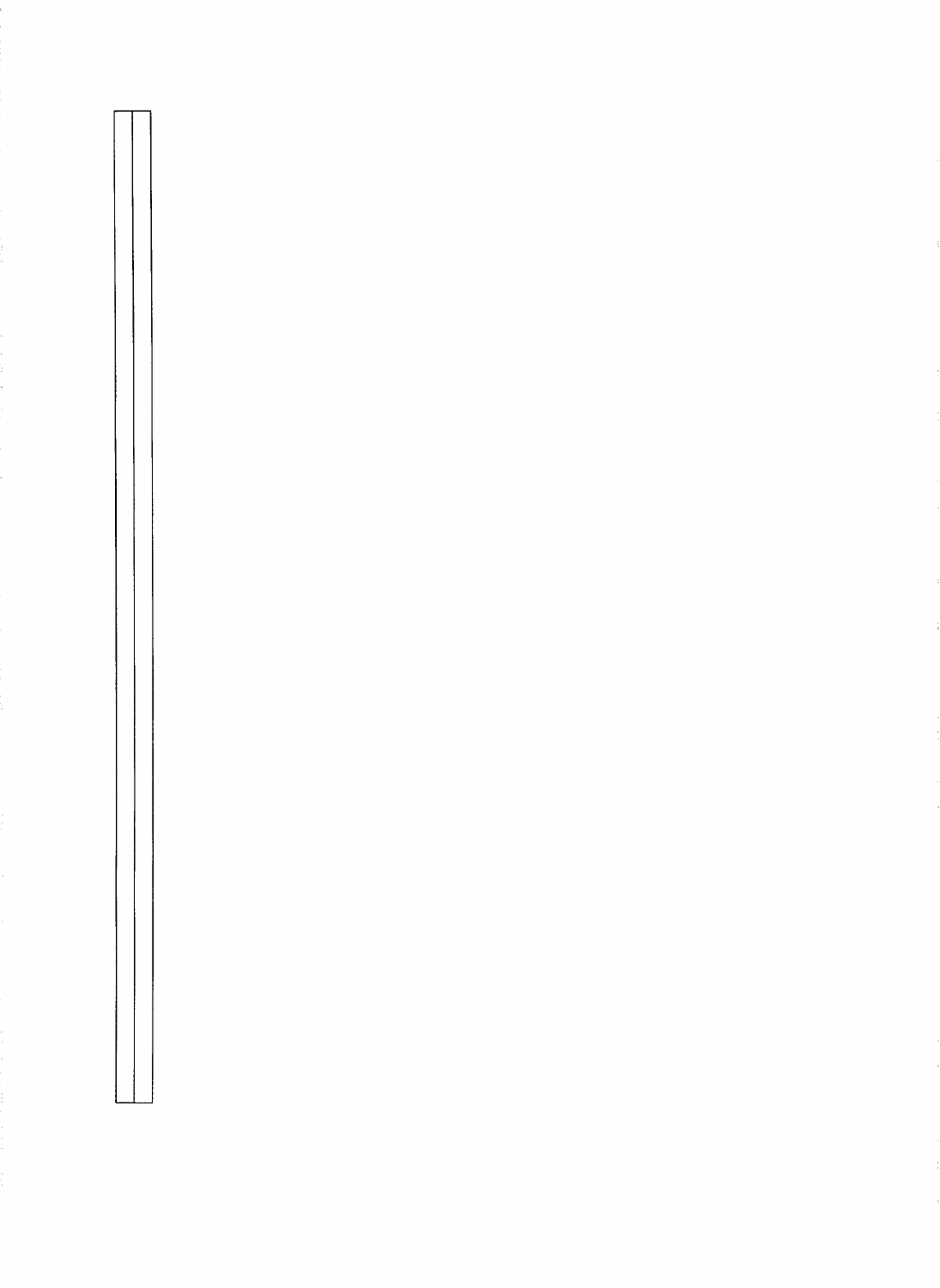**[Attachment 1 - Form of Authorized Signatory Letter]3"**

[Letterhead] Ministry of Finance [Street address]

The World Bank **1818** H Street, N.W. Washington, **D.C.** 20433 United States of America

Attention: [Country Director]

# **Re: IBRD Loan** - [name **of [Program] [Operation]**

**I** refer to the Loan Agreement between the International Bank for Reconstruction and Development (the "World Bank") and [name of borrower] (the "Borrower"), dated **\_,** providing the above Loan. For the purposes of Section **2.03** of the General Conditions as defined in the Agreement, any <sup>1</sup> [one] of the persons whose authenticated specimen signatures appear below is authorized on behalf of the Borrower to sign applications for withdrawal under this Loan.

For the purpose of delivering Applications to the World Bank, <sup>2</sup>[each] of the persons whose authenticated specimen signatures appears below is authorized on behalf of the Borrower, acting <sup>3</sup>[individually]<sup>4</sup>[jointly], to deliver Applications, and evidence in support thereof on the terms and conditions specified **by** the World Bank.

 $<sup>5</sup>$ [This confirms that the Borrower is authorizing such persons to accept Secure Identification</sup> Credentials **(SIDC)** and to deliver the Applications and supporting documents to the World Bank **by** electronic means. In full recognition that the World Bank shall rely upon such representations

*[DA TE]*

**<sup>&#</sup>x27;** Instruction to the Borrower: Stipulate if more than one person needs to sign Applications, and how many or which positions, and if any thresholds apply. *Please delete this footnote in final letter that is sent to the Bank.*

<sup>2</sup> Instruction to the Borrower: Stipulate if more than one person needs *to jointly* sign Applications, if so, please indicate the actual number. *Please delete this footnote in final letter that is sent to the Bank.*

<sup>&</sup>lt;sup>3</sup> Instruction to the Borrower: Use this bracket if any one of the authorized persons may sign; if this is not applicable, please delete. *Please delete this footnote in final letter that is sent to the Bank.*

<sup>4</sup> Instruction to the Borrower: Use this bracket only if several individuals must jointly sign each Application; if this is not applicable, please delete. *Please delete this footnote in final letter that is sent to the Bank.*

<sup>&</sup>lt;sup>5</sup> Instruction to the Borrower: Add this paragraph if the Borrower wishes to authorize the listed persons to accept Secure Identification Credentials and to deliver Applications **by** electronic means; if this is not applicable, please delete the paragraph. *Please delete this footnote in final letter that is sent to the Bank.*